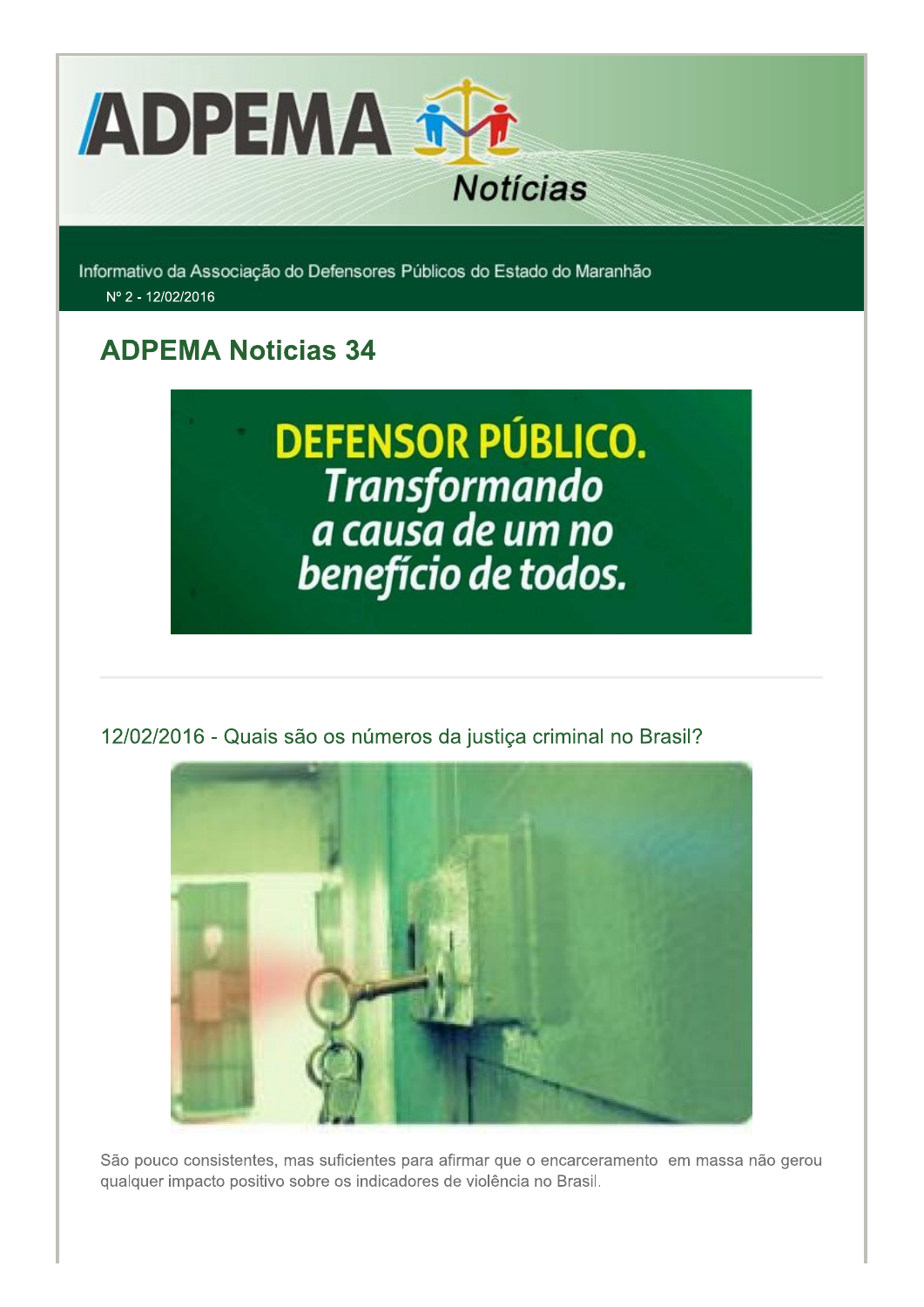São 607.731 as pessoas privadas de liberdade no Brasil. O país, em uma década, viu dobrar o contingente e alcançou o quarto lugar no ranking dos países com os maiores números absolutos de pessoas encarceradas, sem que isso tenha tido impacto positivo sobre seus indicadores de violência. É o que revela o último Levantamento de informações penitenciárias - Infopen, publicado pelo Ministério da Justiça em junho de 2015.

Diante desses dados eloquentes e com a missão permanente de cobrar transparência, regularidade e confiabilidade das informações e estatísticas sobre o sistema de justiça criminal, a Rede Justiça Criminal, coletivo de organizações da sociedade civil, lança o Informativo Os números da Justiça Criminal no Brasil.

A publicação é composta por análises que contemplam diversos aspectos do conjunto de informações sobre justiça criminal: abordagens comparadas, artigos tematizando o número de mortes no sistema prisional, a omissão de dados sobre o universo prisional feminino e contribuições de especialistas que, a convite da Rede Justiça Criminal, escreveram sobre a necessidade de transformar a consolidação de informações em prioridade política.

O que os artigos apontam é que o sistema prisional está marcado não apenas por mazelas já conhecidas, mas também pelo déficit na produção e na análise de dados. Os números da Justiça Criminal no Brasil trata, assim, dessa questão fundamental para a dinâmica democrática brasileira e a promoção da transparência, sem a qual não há participação popular ou construção responsável de políticas públicas, inclusive criminais.

Acesse: http://redejusticacriminal.wix.com/transparencia Fonte: Ascom/ ANADEP



11/02/2016 - ADPEMA reivindica ao Conselho Superior da DPE compensação dos plantões

A Associação dos Defensores Públicos do Estado do Maranhão (ADPEMA) protocolou na manhã desta quinta-feira (11) um ofício solicitando à Defensora Geral do Estado e Presidente do Conselho Superior da DPE, Mariana Albano, providências no sentido de regulamentação da compensação dos plantões cumpridos pelos Defensores Públicos.

A reivindicação já foi feita ano passado e voltou a ser um dos itens da pauta de discussões da primeira Assembleia Geral Extraordinária do ano, realizada pela entidade no final do mês passado. A renovação do pedido foi feita com caráter de urgência, em razão da implementação da Resolução n0. 213/2015, do Conselho Nacional de Justiça (CNJ), que entrou em vigor a partir de 10 de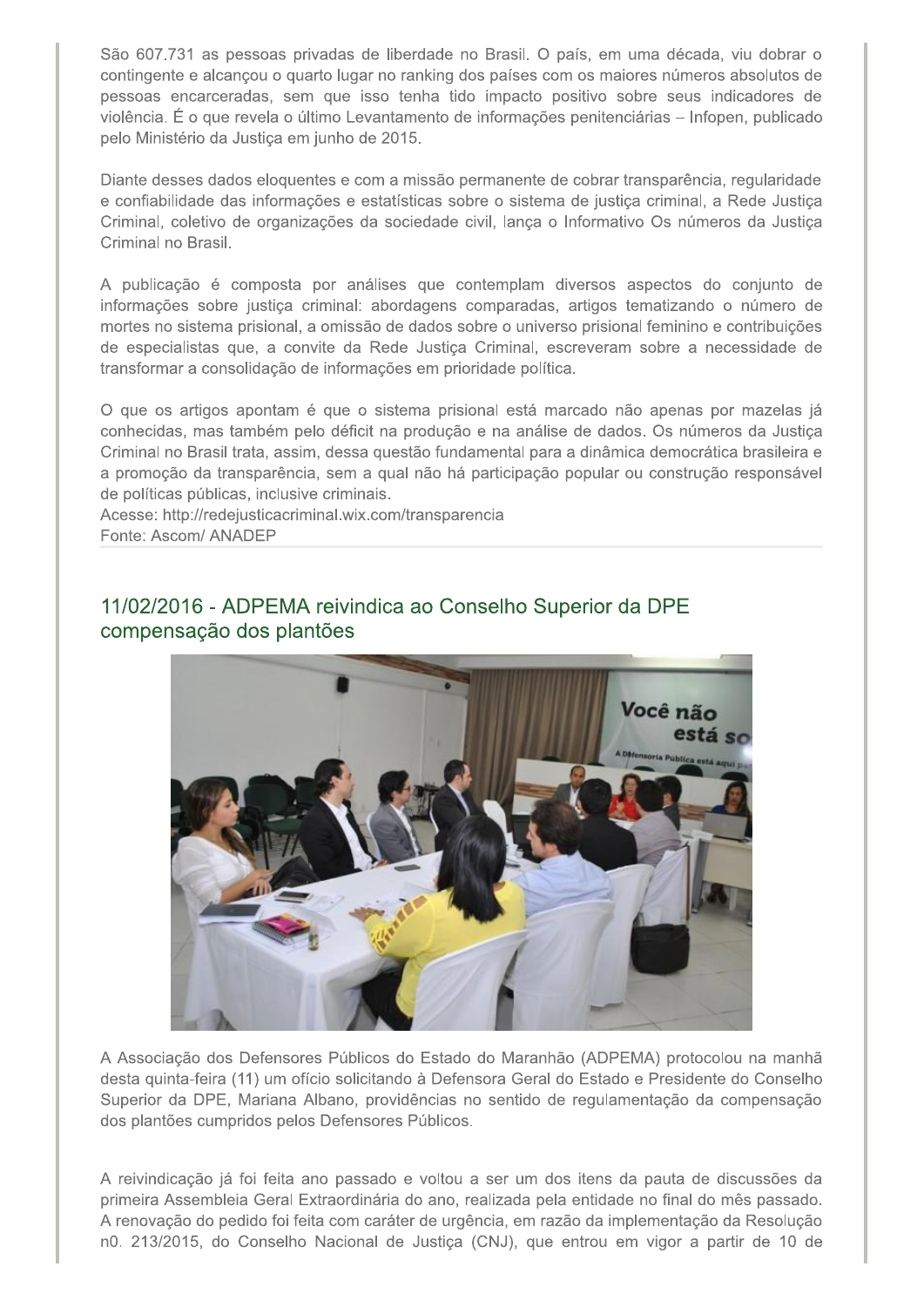fevereiro de 2016, dispondo sobre a apresentação de toda pessoa presa à autoridade judicial no prazo de 24 horas. O artigo 4º da Resolução determina que as Audiências de Custódia sejam realizadas na presenca de representantes do Ministério Público e da Defensoria Pública.

O ofício, assinado pela Presidente da ADPEMA Clarice Binda, manifesta preocupação com relação à sobrecarga de trabalho dos Defensores Públicos, "sem nenhum tipo de contraprestação ou compensação, diferente do que ocorre em outras carreiras". E cita o exemplo dos juízes que têm seus plantões compensados por folgas, na forma da Resolução do TJ/MA, de n0. 46, de 13 de setembro de 2013. Durante a AGE, realizada no dia 22 de janeiro, foi deliberada como sugestão que seja feita uma regulamentação dos plantões nos moldes da Resolução n0. 103, de 2 de dezembro de 2014, da Defensoria Pública da União, por se aproximar das necessidades dos Defensores Públicos do Maranhão.

Por fim, a ADPEMA se manifestou à Presidente do Conselho Superior da DPE, ressaltando a necessidade de adequar as condições de trabalho do Defensor Público à realidade da sua atuação, "a fim de que esta seja cada vez mais efetiva e de qualidade e sempre com respeito à sua dignidade".

## 11/02/2016 - Novo CPC: tribunais se preparam para a entrada em vigor no próximo mês



O novo Código de Processo Civil (CPC) entra em vigor no próximo mês e com isso os tribunais e Núcleos de Conciliação se preparam para atender à demanda que a Lei 13.105/2015 implicará. A lei consolida a solução negociada de conflito como etapa processual obrigatória no trâmite judicial.

Entre as medidas adotatas estão a criação de novos Centros Judiciários de Solução de Conflito (Cejusc), mais parcerias entre tribunais e instituições públicas e privadas, ofertas de cursos de capacitação em técnicas de resolução de conflitos, esta última de acordo com a Resolução 125/2010 do Conselho Nacional de Justiça (CNJ).

Um exemplo é o Núcleo de Conciliação e Mediação (Nupemec) do Tribunal de Justica do Rio Grande do Sul (TJRS) que propiciou a formação de 682 mediadores e conciliadores para serem distribuídos para os Cejuscs de todo o estado.

Em Tocantins, o remanejamento de servidores já está em andamento. A juíza Umbelina Lopes, coordenadora do Núcleo de Conciliação do Tribunal de Tocantins (TJTO), agiliza o remanejo de 40 conciliadores para locais com maior demanda. "A verdade é que os Cejuscs já são muito demandados. A partir de março, não temos dúvida, essa demanda aumentará consideravelmente e precisaremos contar com toda a mão de obra já capacitada", salienta a coordenadora.

Já em Goiás, a remuneração dos mediadores está em pauta. O juiz coordenador do Nupemec goiano, Paulo César Alves das Neves, argumenta "Essa é uma forma que encontramos para estimular a população a se engajar nesse trabalho fundamental da Justiça. Precisamos contar com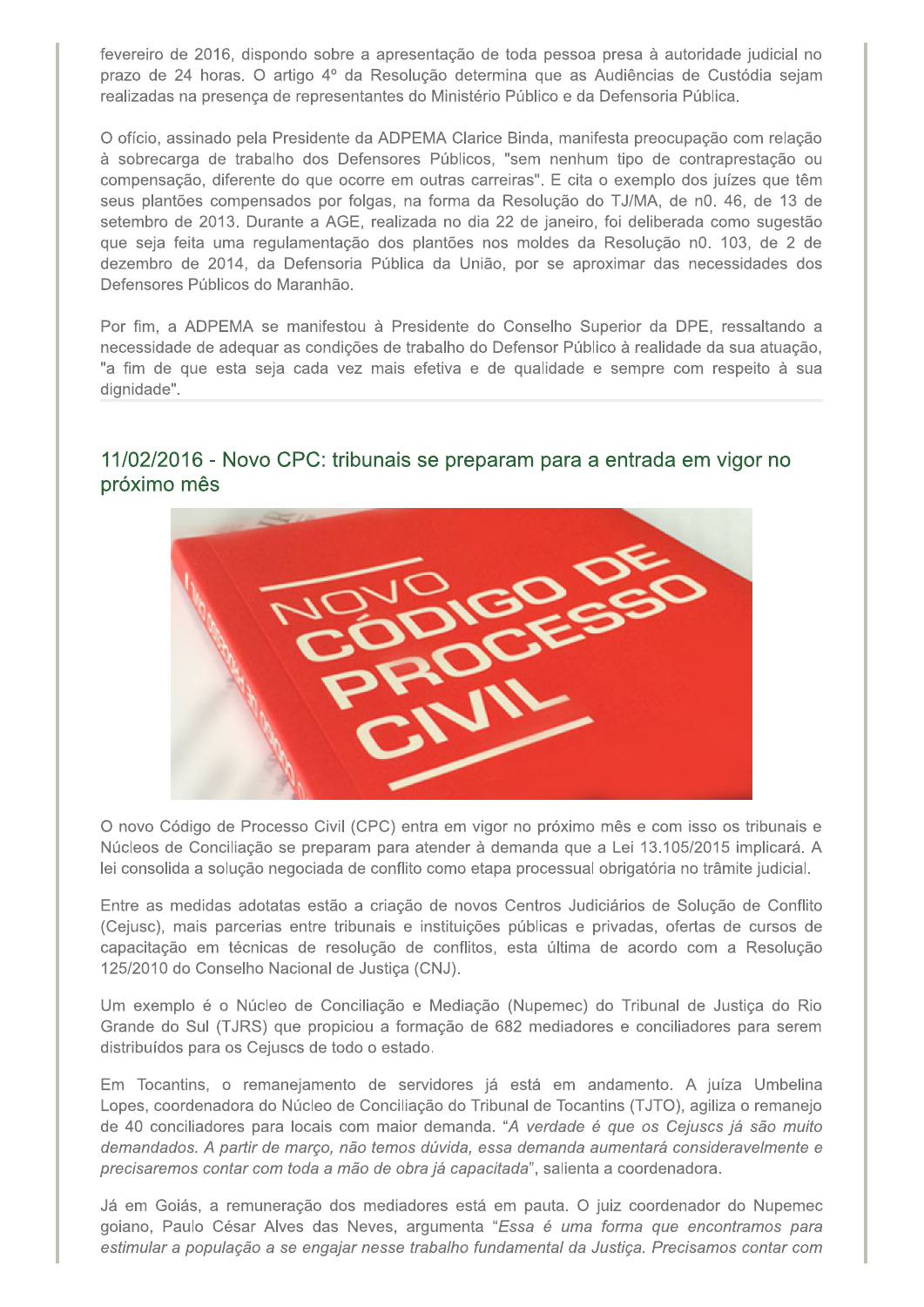um número grande de mediadores e conciliadores e, atualmente, só trabalhamos com voluntários. O Projeto de Remuneração de Conciliadores e Mediadores é um dos caminhos para efetivarmos e reduzir o rodízio de mão de obra".

Uma outra medida foi adotada no ano passado pelo CNJ, a criação de cartilha explicativa sobre como implantar novos Cejuscs de modo a seguir a Resolução 125 e sem causar impacto aos cofres dos órgãos judiciários.

Fonte: CNJ

## 10/02/2016 - UEMA acolhe recomendação de Defensor Público e prorroga prazo de inscrição para aprovados em vestibular



O Defensor Público associado Vitor Eduardo Oliveira, titular do Núcleo da DPE em Imperatriz/MA, enviou, no mês passado, a recomendação nº 01/2016 ao reitor da Universidade Estadual do Maranhão (UEMA), Gustavo Pereira da Costa, solicitando novas datas de inscrições para alunos egressos de escolas públicas aprovados no vestibular e que não conseguiram realizar a matrícula nos cursos devido a ausência de diploma do Ensino Médio que ainda não havia sido emitido pela respectiva escola, apesar de já terem concluído.

De acordo com Vitor Eduardo, considerando que todos os alunos que procuraram a Defensoria Pública apresentaram certidão de conclusão do Ensino Médio, isto já representa uma garantia inicial de acesso à vaga no curso de aprovação. "A ausência do diploma, neste caso, não se deve a eles, mas sim a algumas burocracias impostas pelo sistema educacional. Ainda sim, foi garantido, conforme previsão no art. 227 da Constituição Federal, o direito do adolescente à educação assegurada por todos.", declara.

Logo em seguida, a Universidade Estadual do Maranhão (UEMA) acolheu a recomendação da DPE-MA e prorrogou o prazo de inscrição para os alunos que ainda não obtiveram da escola o certificado de conclusão. Novo edital foi lançado com as datas retificadas.

10/02/2016 - Primeira audiência de custódia de foro privilegiado é realizada no Maranhão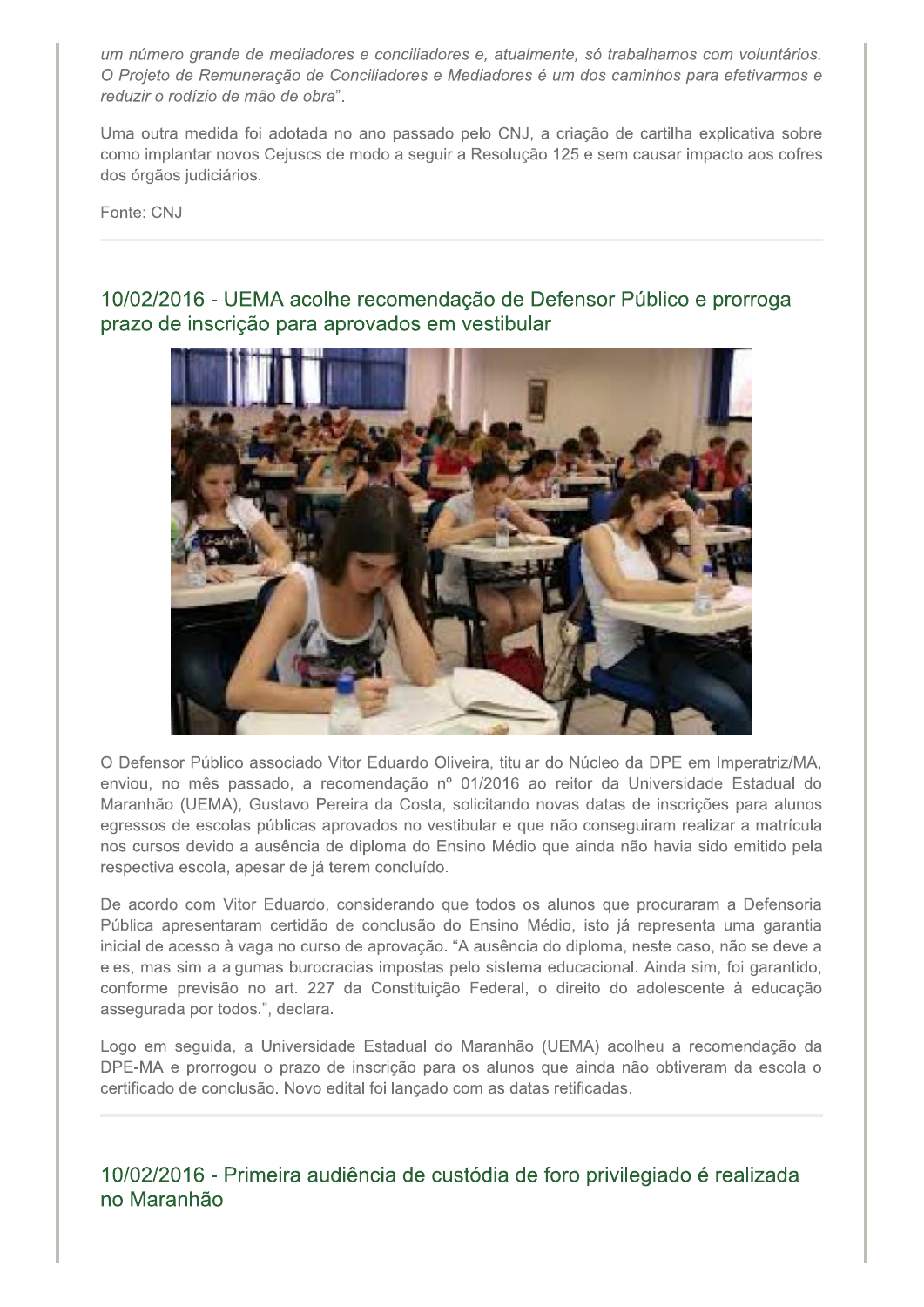

No dia 29 de janeiro foi realizada a primeira audiência de custódia de foro privilegiado em função do cargo ocupado pelo acusado no âmbito do 2º grau da Justiça do Maranhão.

Este primeiro caso aconteceu com a realização da audiência de custódia do prefeito de Santa Inês, José de Ribamar Costa Alves, feita pelo desembargador Froz Sobrinho, plantonista de 2º grau. Desta forma, o Tribunal de Justiça (TJMA) cumpre a Resolução 213/2015, do Conselho Nacional de Justiça (CNJ).

Na audiência, José de Ribamar Costa Alves teve sua prisão preventiva decretada. Ele havia sido preso em flagrante sob a acusação de estupro de uma jovem de 18 anos.

Esta também foi a primeira audiência de custódia presidida por um desembargador no país, para Froz Sobrinho realizar audiência de custódia "É uma oportunidade de se antecipar determinados fatos antes do julgamento ou de qualquer tipo de processo ou ação constitucional que se iria julgar; e de se obter o conhecimento bem próximo ao fato, 24 horas da concepção do crime. Isso vale muito na decisão do magistrado".

Fonte: CNJ

10/02/2016 - Defensores Públicos Associados realizam força-tarefa na Unidade Prisional de Santa Inês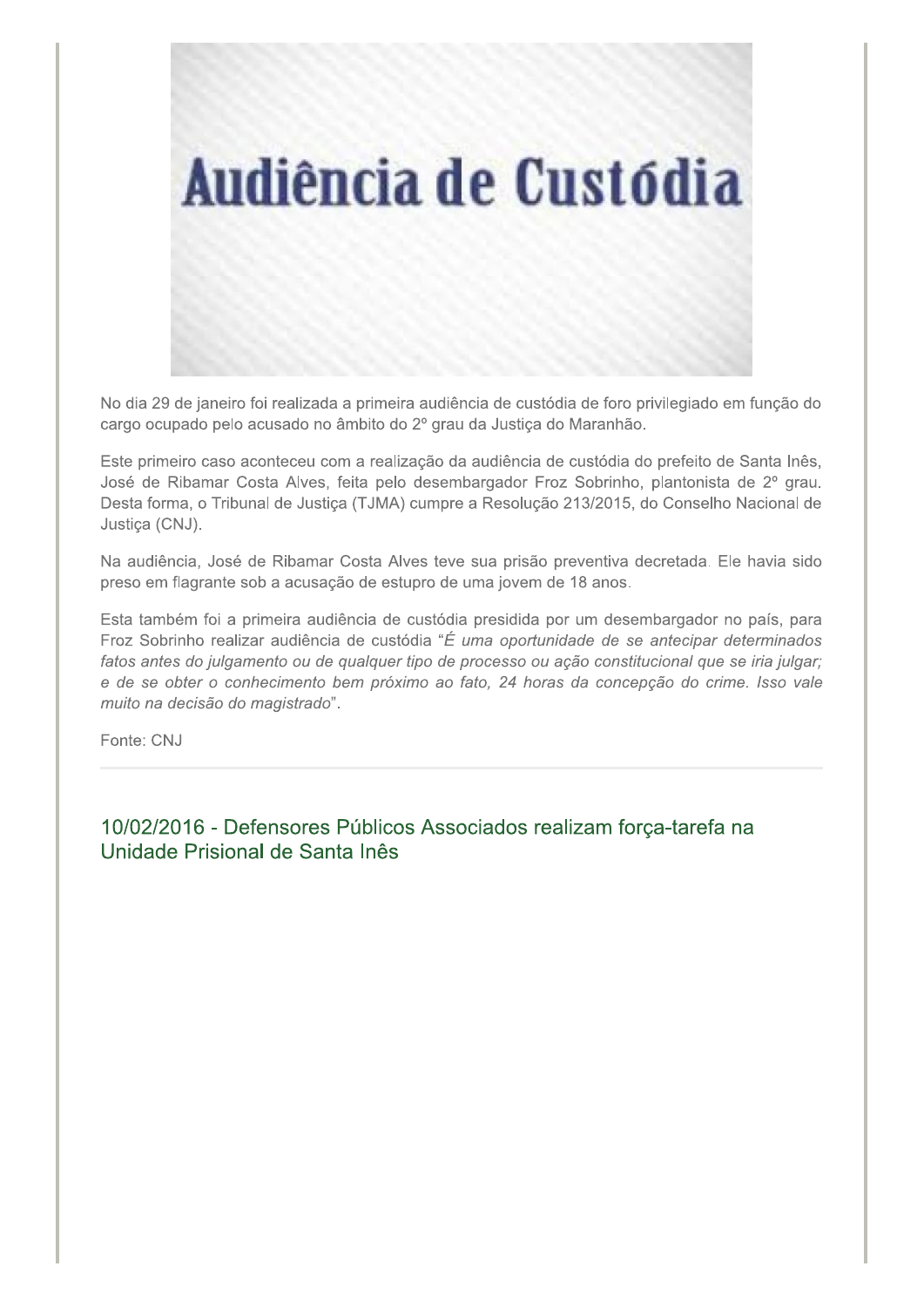

Os Defensores Públicos associados e titulares do Núcleo Regional da Defensoria Pública do Maranhão (DPE/MA) em Santa Inês, Alex Pacheco Magalhães, Enis Viegas de Sousa e Rafael Caetano Alves Santos analisaram, na última semana de janeiro, a situação de quase 70 detentos durante força-tarefa realizada na Unidade Prisional de Ressocialização (UPR) daquele município, localizado na Região do Vale do Pindaré. O objetivo da ação foi contribuir para a celeridade de tramitação de processos criminais da comarca.

Para Alex Pacheco, a atuação dos defensores surtiu efeito positivo na unidade, tendo em vista a delicada situação dos presos inseridos no sistema prisional maranhense. "A UPR contava até então com 113 presos e mediante esse trabalho o número reduziu para 105. Temos o objetivo de chegar o mais próximo da capacidade estabelecida que é de 76 detentos, observando o que determina a Lei de Execução Penal", frisou.

Seguindo a dinâmica das forças-tarefas realizadas pela DPE, na capital e no interior, primeiro houve uma análise preliminar dos processos e, após este estudo, o atendimento presencial para formulação de pleitos. A partir do contato do defensor com o detento, e com base na análise processual, foram tomadas providências cabíveis, como remissão de pena, progressão de regime, ingresso de habeas corpus, dentre outros. "Foi um grande desafio para nós do núcleo de Santa Inês, já que atendemos uma comarca com população de 90 mil habitantes, em sua maioria socioeconomicamente vulnerável, em demandas cíveis e criminais.", destacou Enis Viegas.

Rafael Caetano explicou que foram encontradas algumas irregularidades na documentação básica que compõe o processo judicial da pessoa presa, dentre elas falhas de grafia em nomes de presos, ausência de guias de execução e sentença judicial. "Vários presos definitivos de outras comarcas que estão cumprindo sua pena em Santa Inês, por exemplo, não possuem quia de execução e muitas vezes nem processo de execução formado, o que impossibilita que possamos requerer quaisquer benefícios em seu favor", relatou o defensor.

CASO - Dentre um dos casos analisados, os Defensores Públicos constaram irregularidades relativas a um custodiado daquela unidade de ressocialização que responde a apenas um processo e que tinha a seu favor um alvará de soltura expedido pela Justiça, mas que nunca o recebeu. Após confirmação do desvio processual, houve contato com o juiz da 3ª Vara Criminal de Santa Inês, que solicitou a imediata soltura do preso, procedimento acatado e realizado pela direção da UPR.

Ver edições anteriores »